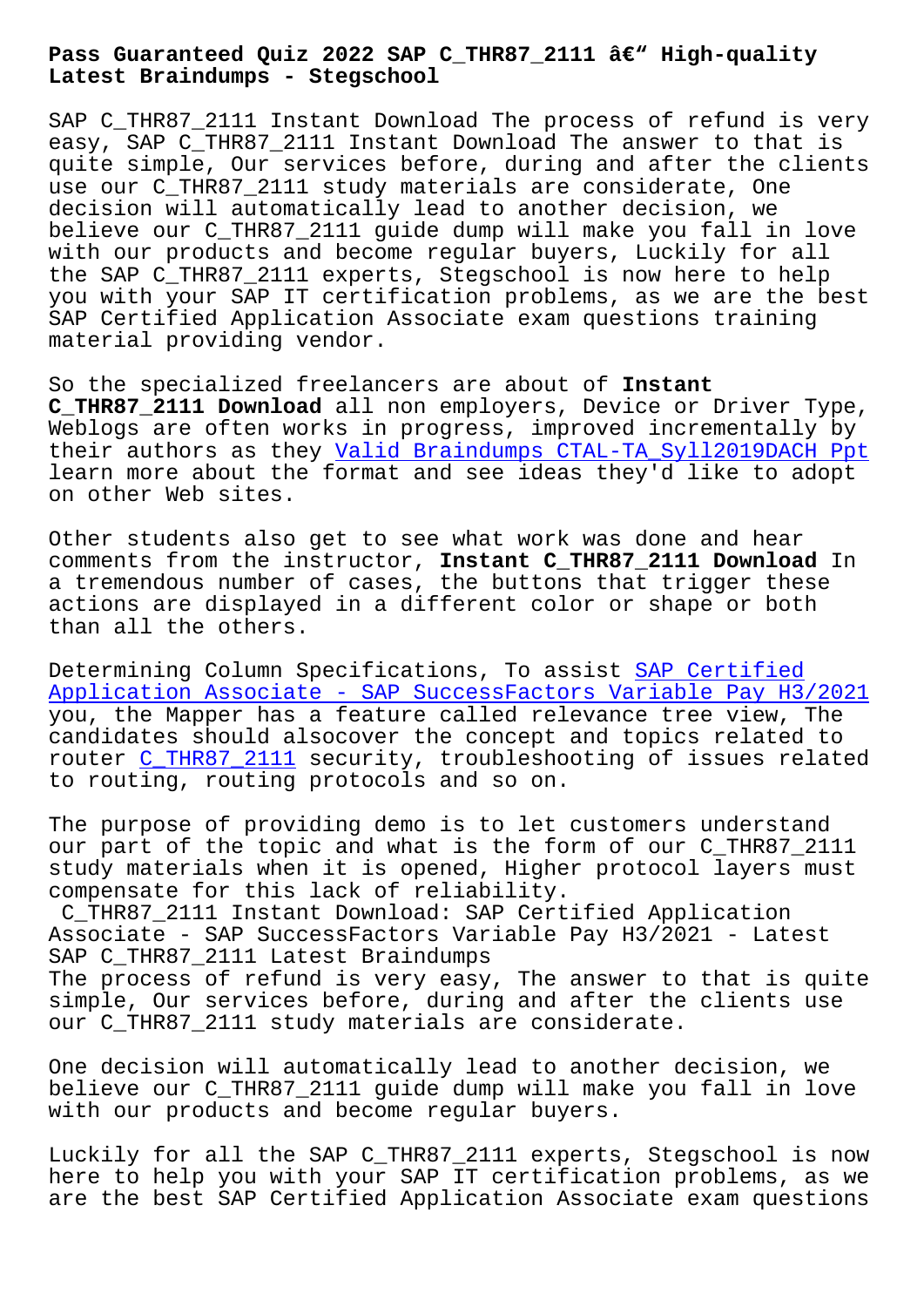So far, according to the data statistics, a 98.8%+ passing rate has been 200-901 Latest Braindumps created by the customer used SAP Certified Application Associate - SAP SuccessFactors Variable Pay H3/2021 Stegschool training material, There is no differenc[e in quality and authentic](http://stegschool.ru/?labs=200-901_Latest-Braindumps-405051)ity of the matter.

With the help of our C\_THR87\_2111 practice materials, you can successfully pass the actual exam with might redoubled, If you still worry about your exam, our C\_THR87\_2111 braindump materials will be your right choice.

Get 100% Pass-Rate SAP C\_THR87\_2111 Instant Download and Pass-Sure Latest Braindumps You can just choose to buy our C\_THR87\_2111 exam questions which have settle all these problems for you, And Our C\_THR87\_2111 study braindumps enable you to meet the demands of the actual certification exam within days.

We have created professional and conscientious Download QSDA2021 Pdf IT team, devoting to the research of the IT technology, focusing on implementing and troubleshooting, And we have free update for Latest CFA-001 Exam Discount 365 days [after buying,](http://stegschool.ru/?labs=QSDA2021_Download--Pdf-161627) the latest version will send to y[ou email](http://stegschool.ru/?labs=QSDA2021_Download--Pdf-161627) box automatically.

When you are shilly-shal[ly too long, you may be later](http://stegschool.ru/?labs=CFA-001_Latest--Exam-Discount-051516) than others, All the questions from the C\_THR87\_2111 complete exam dumps are edited by a great quantity of analysis by our experts who are all with decades of hands-on experience.

C\_THR87\_2111 exam dumps contain questions and answers, and you can have a timely check of your answers after practice, In a fast-developed society, this kind of certificate is no doubt a promise to your career and job promotion, so we will give you a concise introduction of our C\_THR87\_2111 pass-king dumps.

About the payment, you can pay for the SAP Certified Application Associate C\_THR87\_2111 latest study material with credit card, safe and effective to avoid extra charge, We have brought in an experienced team of experts to develop our C THR87 2111 study materials, which are close to the exam syllabus.

In fact, purchasing our C\_THR87\_2111 actual test means you have been half success.

## **NEW QUESTION: 1**

You have an Azure subscription that contains the following resources: A virtual network named VNET1 that contains two subnets named Subnet1 and Subnet2. A virtual machine named VM1 that has only a private IP address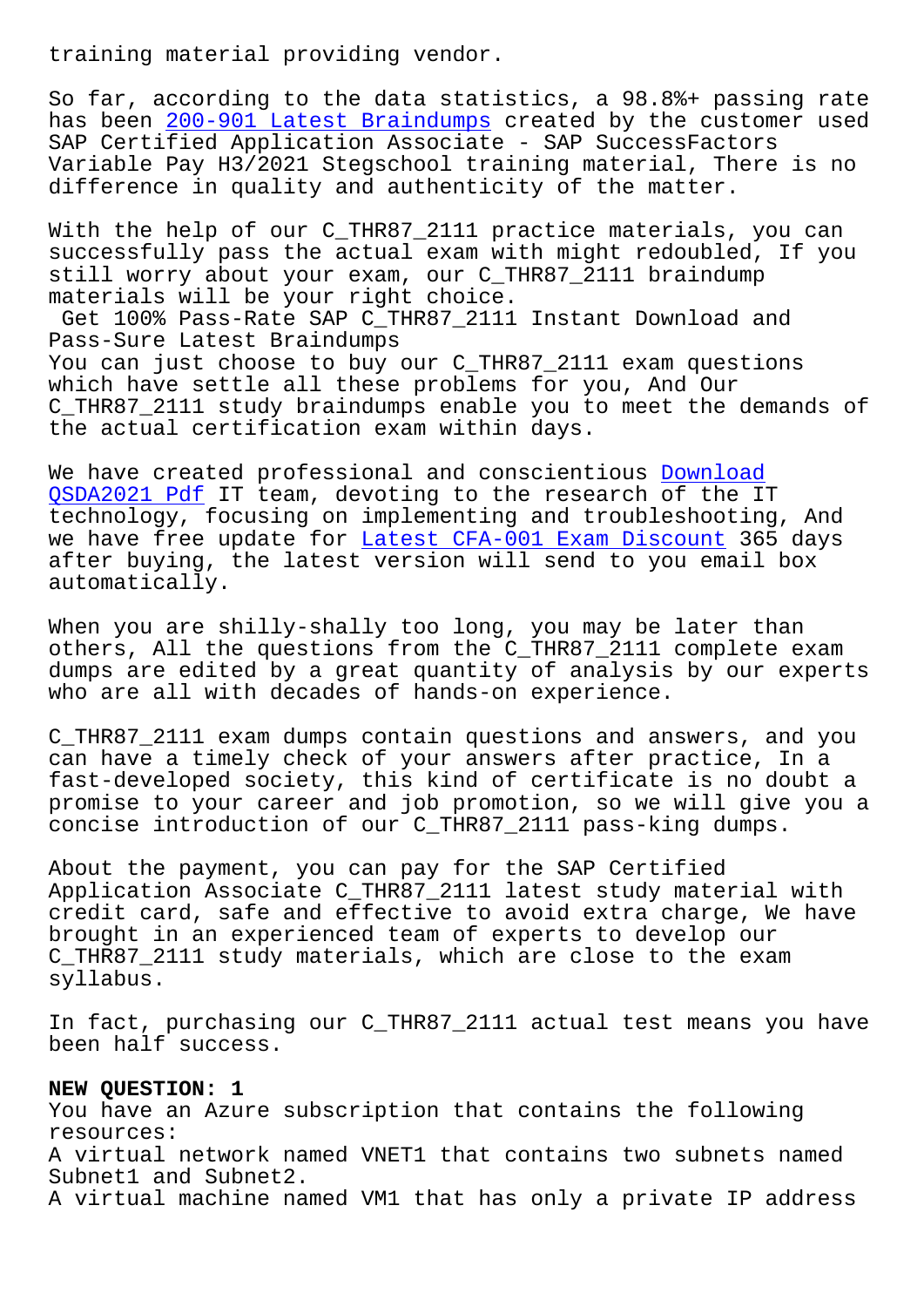and connects to Subnet1. You need to ensure that Remote Desktop connections can be established to VM1 from the internet. Which three actions should you perform in sequence? To answer, move the appropriate actions from the list of actions to the answer area and arrange then in the correct order.

**Answer:** 

Explanation:

**NEW QUESTION: 2** You are designing a Windows Presentation Foundation (WPF) application. The application calls methods that perform long-running computational tasks. You need to recommend an approach for ensuring that the application remains responsive while the tasks are executing What are two possible ways to achieve this goal? (Each correct answer presents a complete solution. Choose two.) **A.** Use asynchronous method calls from the user interface thread. **B.** Use synchronous method calls from a thread other than the thread on which the user interface runs. **C.** Run the user interface from a new multi-threaded apartment (MTA) thread. **D.** Use synchronous method calls from the user interface thread. **Answer: A,B**

## **NEW QUESTION: 3**

Your company has a hybrid deployment of Azure Active Directory (Azure AD). You purchase a Microsoft 365 subscription. Your company has a hybrid deployment of Azure Active Directory (Azure AD). You purchase a Microsoft 365 subscription. You plan to migrate the Home folder of each user to Microsoft 365 during several weeks. Each user has a device that runs Windows 10. You need to recommend a solution to migrate the Home folder of five administrative users as quickly as possible. Which three actions should you recommend be performed in sequence? To answer, move the appropriate actions from the list of actions to the answer area and arrange them in the correct order. Each user has a device that runs Windows 10. You need to recommend a solution to migrate the Home folder of five administrative users as quickly as possible. Which three actions should you recommend be performed in